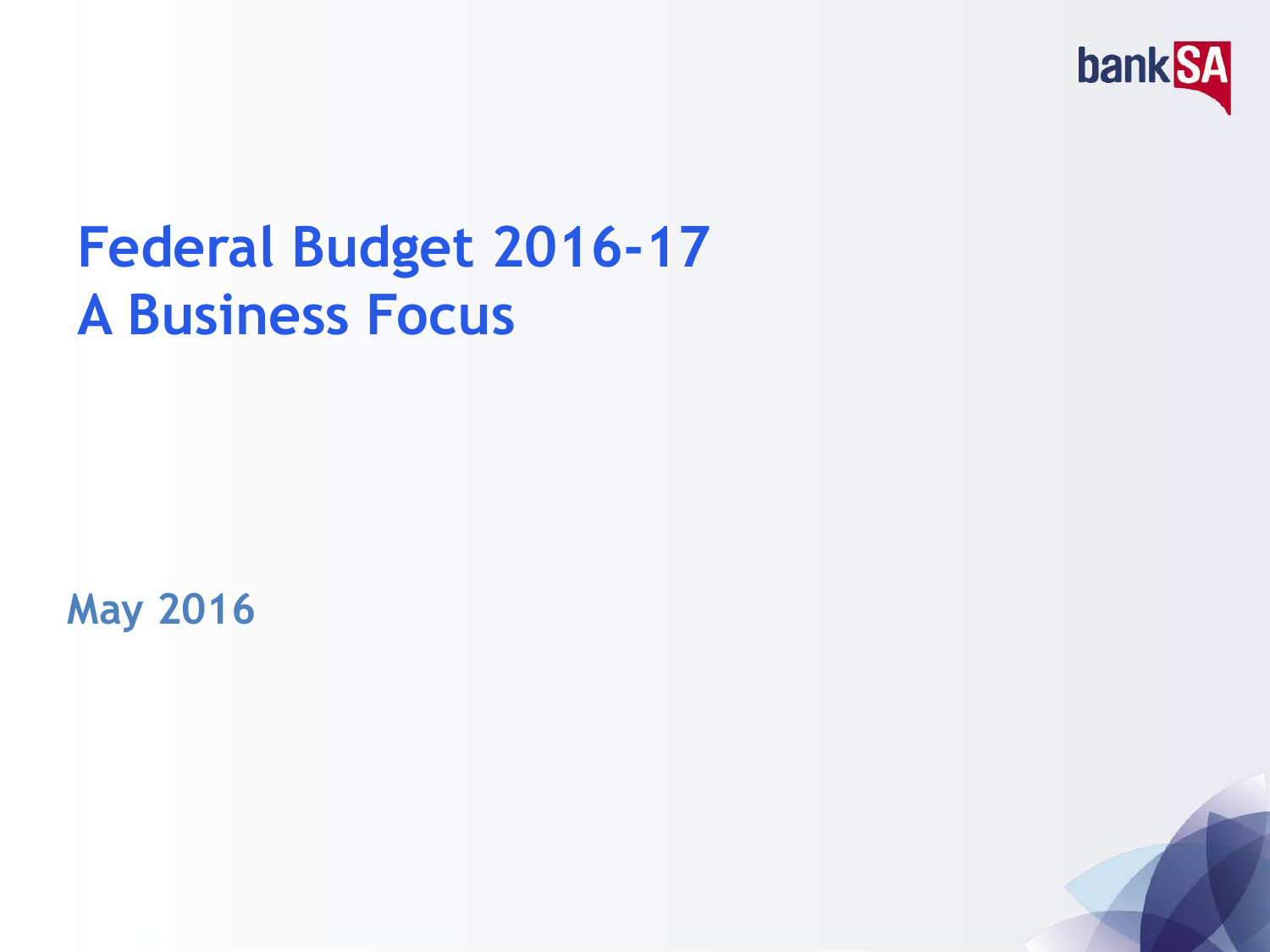

### **Outline**

- The Federal Government released its Budget for 2016-17 on May 3.
- The deficits in 2016-17 and in following years were revised higher.
- Surplus is not expected till after 2020.
- The move into surplus relies on stabilising commodity prices, a pickup in economic growth and a further decline in the unemployment rate to 5.5%.
- The Budget is not expected to significantly add to or detract from economic growth.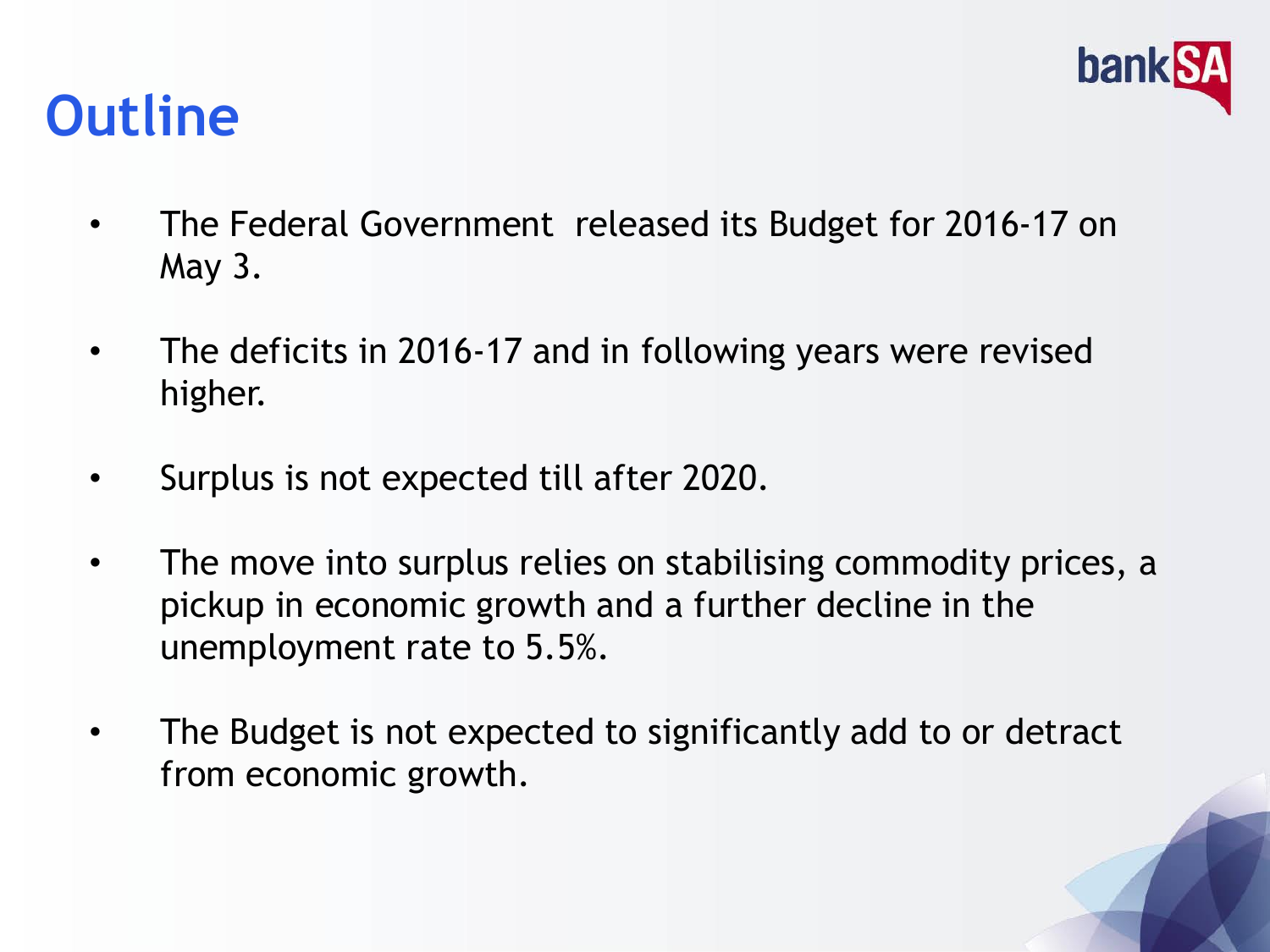

## **Key Policies Affecting Businesses**

#### **Small Businesses**

- **The small business** company tax rate will be cut from 28.5% to 27.5%. It will be available to businesses with turnover less than \$10 million from 1 July 2016.
- **The accelerated** depreciation write off available to businesses with turnover less than \$2 million will be extended to businesses with turnover less than \$10 million from 1 July 2016.

#### **"Google Tax"**

 Introduction of a Diverted Profits Tax to impose a 40% penalty rate of tax on multinational companies that attempt to shift profits offshore to avoid paying tax.

#### **Youth Employment**

 Investment of \$840mn in a Youth Employment Package, creating a Jobs Programme (PaTH) for training, skills and internship placements.

#### **Big Business**

 The company tax rate will be lowered gradually to 25% by 2026-27 for all companies.

#### **Defence**

 An additional \$29.9bn will be invested in ships and submarines over the next 20 years.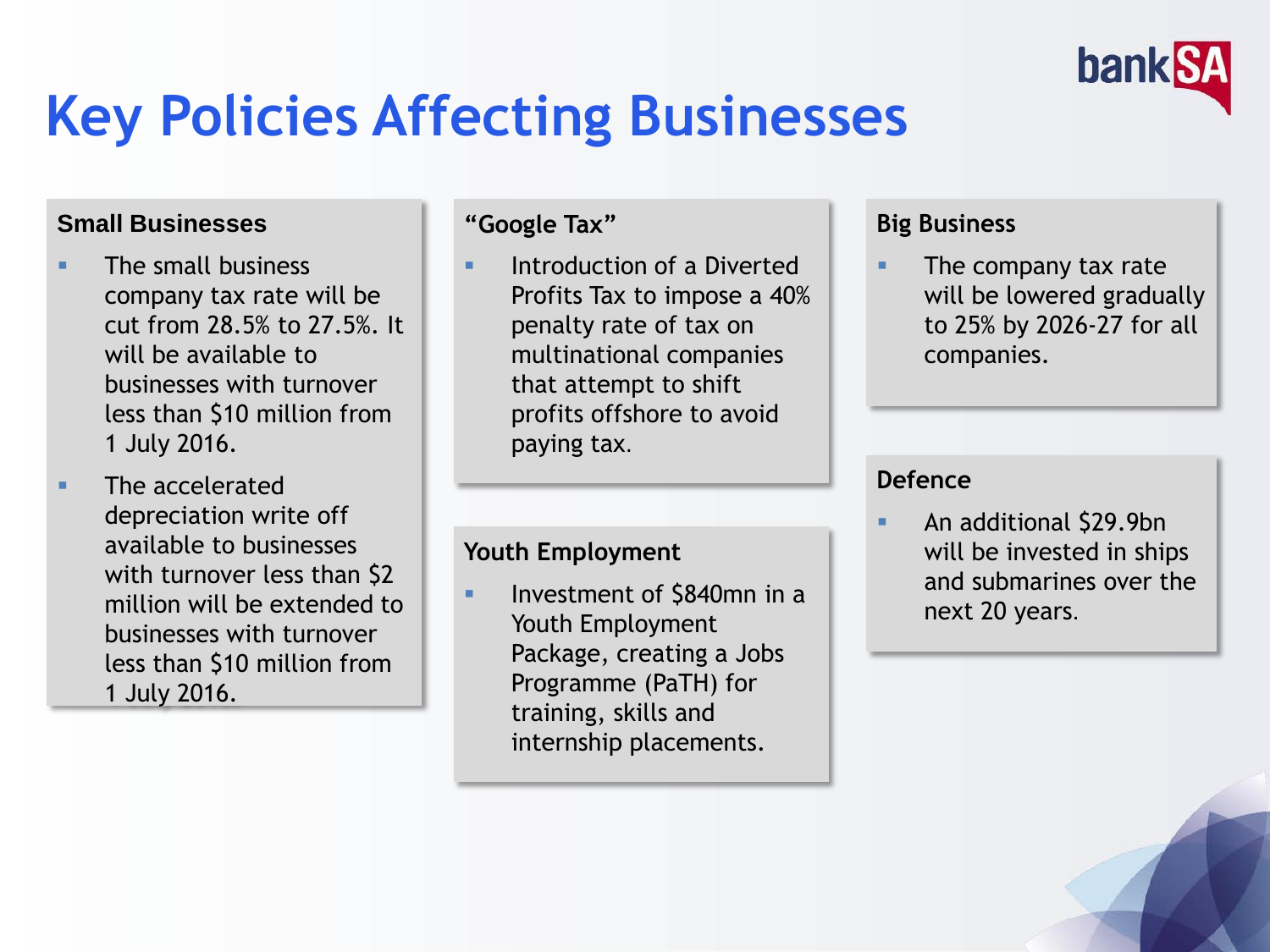

### **SME Businesses – The Big Winners**

- One of the headline acts was to reduce the micro-company tax rate from 28.5% to 27.5%. This lower tax rate is now available to businesses with turnover of less than \$10 million (up from \$2 million in last year's Budget). The new rate and threshold will apply from 1 July 2016.
- The unincorporated small businesses small business tax discount will increase gradually over 10 years from 5% to 16%. On 1 July 2016 the tax discount will increase to 8%, up to a total benefit of \$1,000 per year. The turnover threshold will increase from \$2 million to \$5 million from 1 July 2016.
- The immediate tax deduction for assets costing less than \$20,000, that was offered to businesses with turnover of less than \$2 million in last year's Budget has been extended to businesses with under \$10 million turnover. The deduction applies until 30 June 2017.
- Changes to Superannuation potentially benefiting some SME owners include income tax deductions for personal superannuation contributions up to the concessional contributions tax, regardless of their employment circumstances.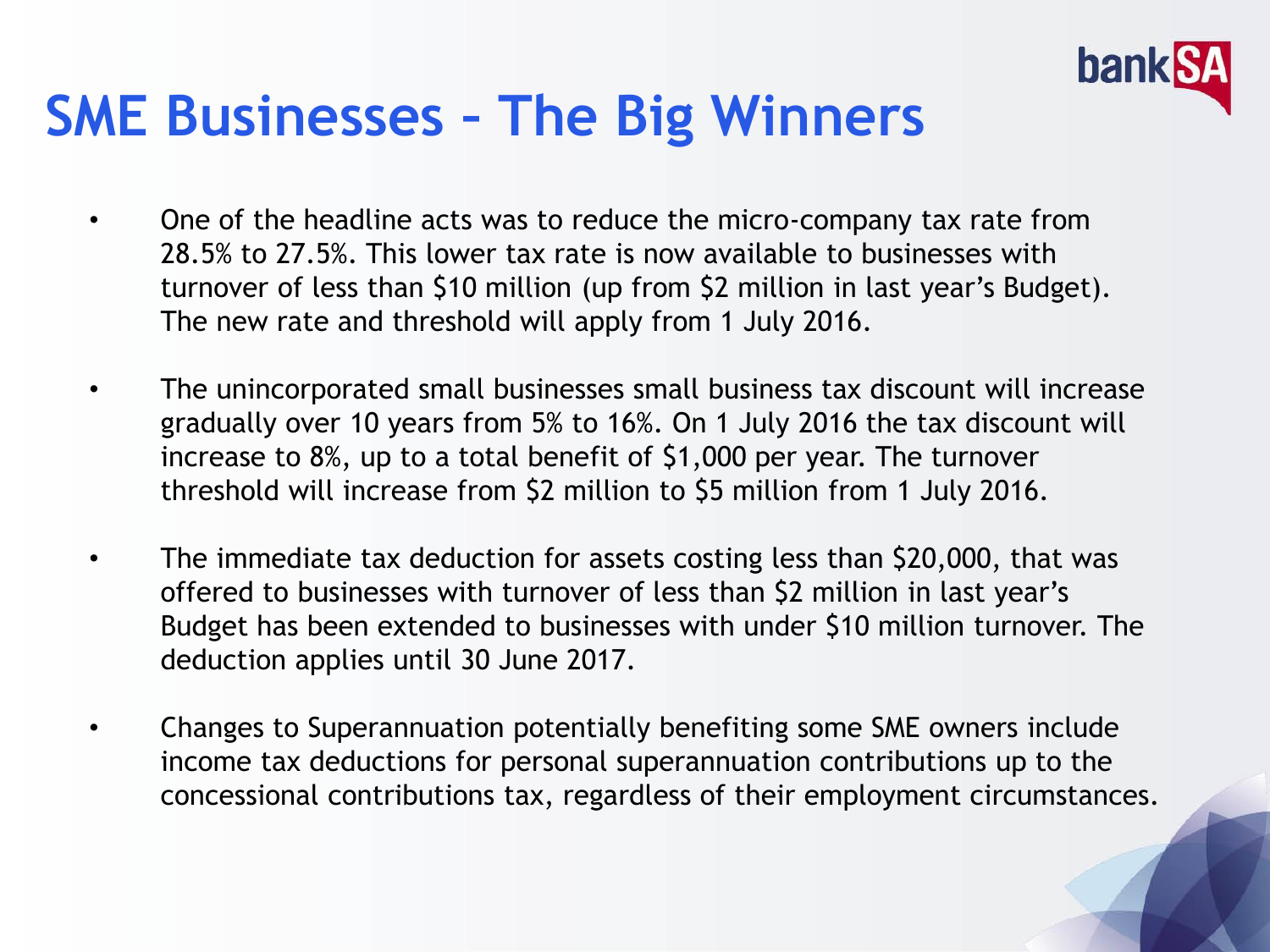

## **What is a "Small Business"?**



*Source: Australian Taxation Office*

- Most benefits are for businesses with under \$10 million annual turnover in the 2016-17 Budget, up from \$2 million in the 2015-16 Budget.
- The \$2 million threshold in last year's Budget would have included around 2 million businesses according to the Council of Small Business Australia (COSBA). The lifting of the threshold to \$10 million would cover an additional 100,000 businesses, according to the COSBA, but these are businesses with more employees and more buying power.
- The widening of criteria for measures to accelerate depreciation (to businesses with turnover up to \$10 million) could encourage some of these larger businesses to bring forward some investment spending.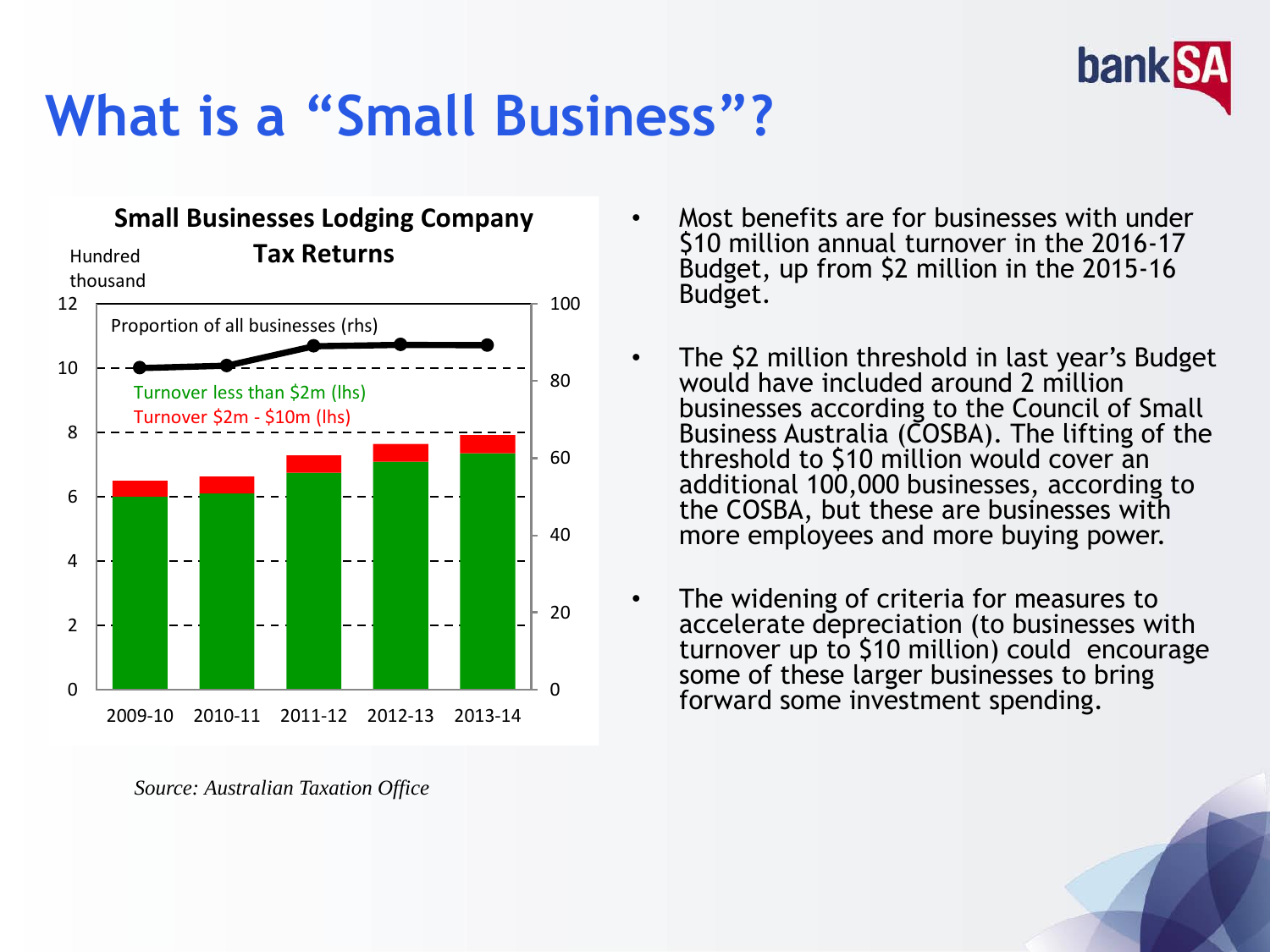

## **Corporate Tax Rate Declining**

- A lower corporate tax rate of 27.5% will apply to businesses with turnover under \$10 million from 2016-17. This is down from 28.5% previously, for corporates with turnover under \$2 million. It is also below the general corporate tax rate of 30%
- The threshold for the lower tax rate will increase in each subsequent year, from \$25 million in 2017-18 to \$50 million in 2018-19, \$100 million in 2019-20, \$250 million in 2020-21, \$500 million in 2021-22 and \$1 billion in 2022-23.
- Then from 2024-25 the corporate tax rate for all businesses will decline further.
- The corporate tax rate will fall to 27% in 2024-25. It will then fall by one percentage point per year, until it reaches 25 per cent in 2026-27.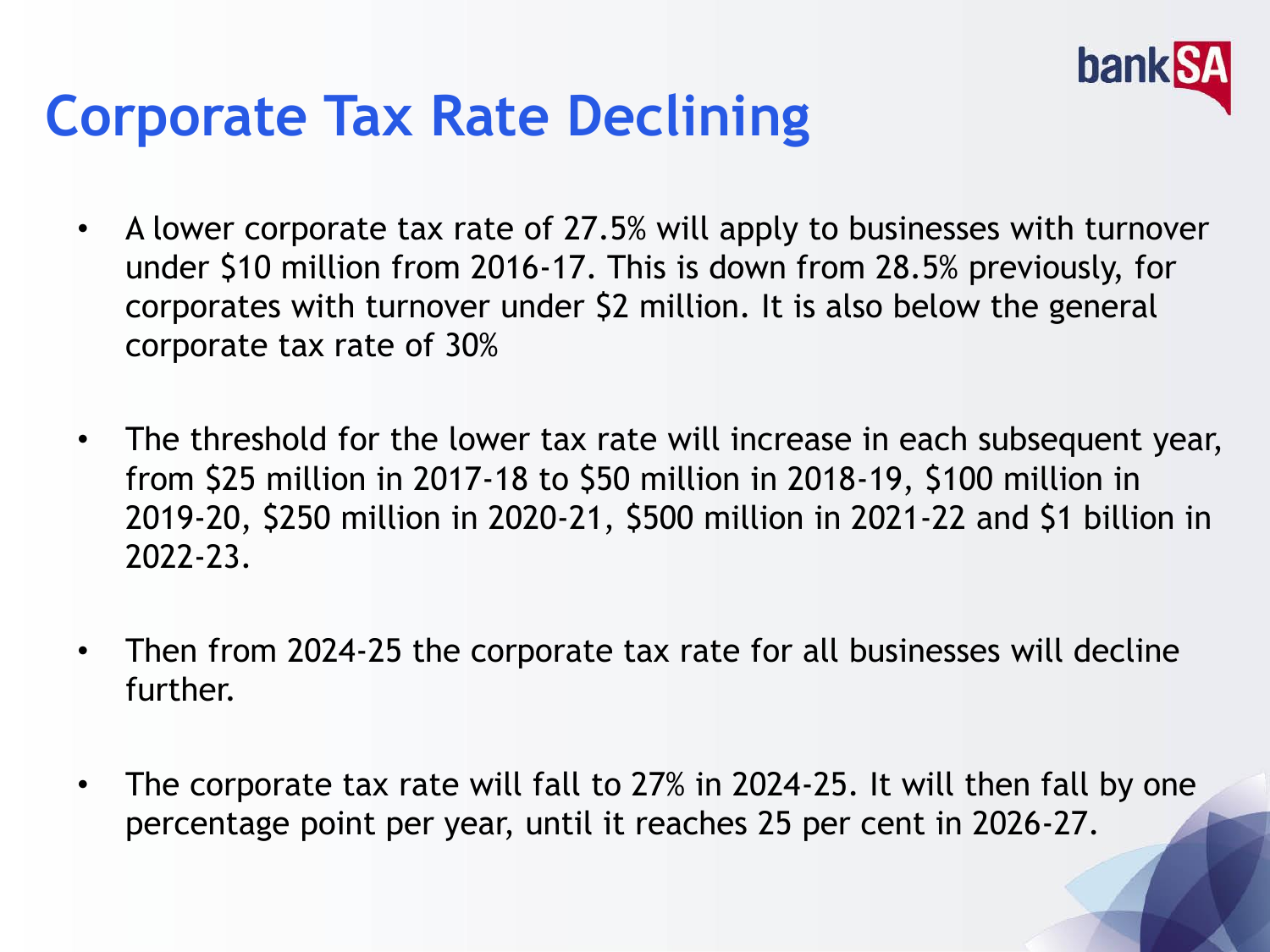

## **Industry Winners**

- **Small Business –** As previously detailed, tax cuts, increased threshold for tax cuts.
- **Security and Defence**  Increased defence spending, with \$32.3bn in 2016-17. The Naval shipbuilding strategy includes construction of submarines and patrol boats in South Australia and Western Australia. \$1.6bn is budgeted for defence innovation, including \$730m for the Next Generation Technologies Fund.
- **Infrastructure** \$2.9bn for new projects, with a focus on Victorian roads and rail, including the Western Ring Road and the Monash Freeway. In other States, there is additional funding for the Perth Freight Link and funding for the Ipswich Motorway.
- **Clean Energy** The Clean Energy Innovation Fund aims to provide financing to emerging clean energy technologies (worth \$1bn over 10 years from existing Clean Energy Finance Corporation funding).
- **Great Barrier Reef**  \$171m for Reef Trust and Reef 2050 Plan, from existing resources of the National Landcare Program.
- **Northern Australia Infrastructure Facility** \$43.8m over five years to establish the NAIF, which will deliver up to \$5bn in financing over five years to support economic infrastructure in northern Australia.
- **Environment** \$22.6m over three years to Natural Heritage Trust component of the National Landcare Program.
- **Pharmaceuticals**  new PBS listings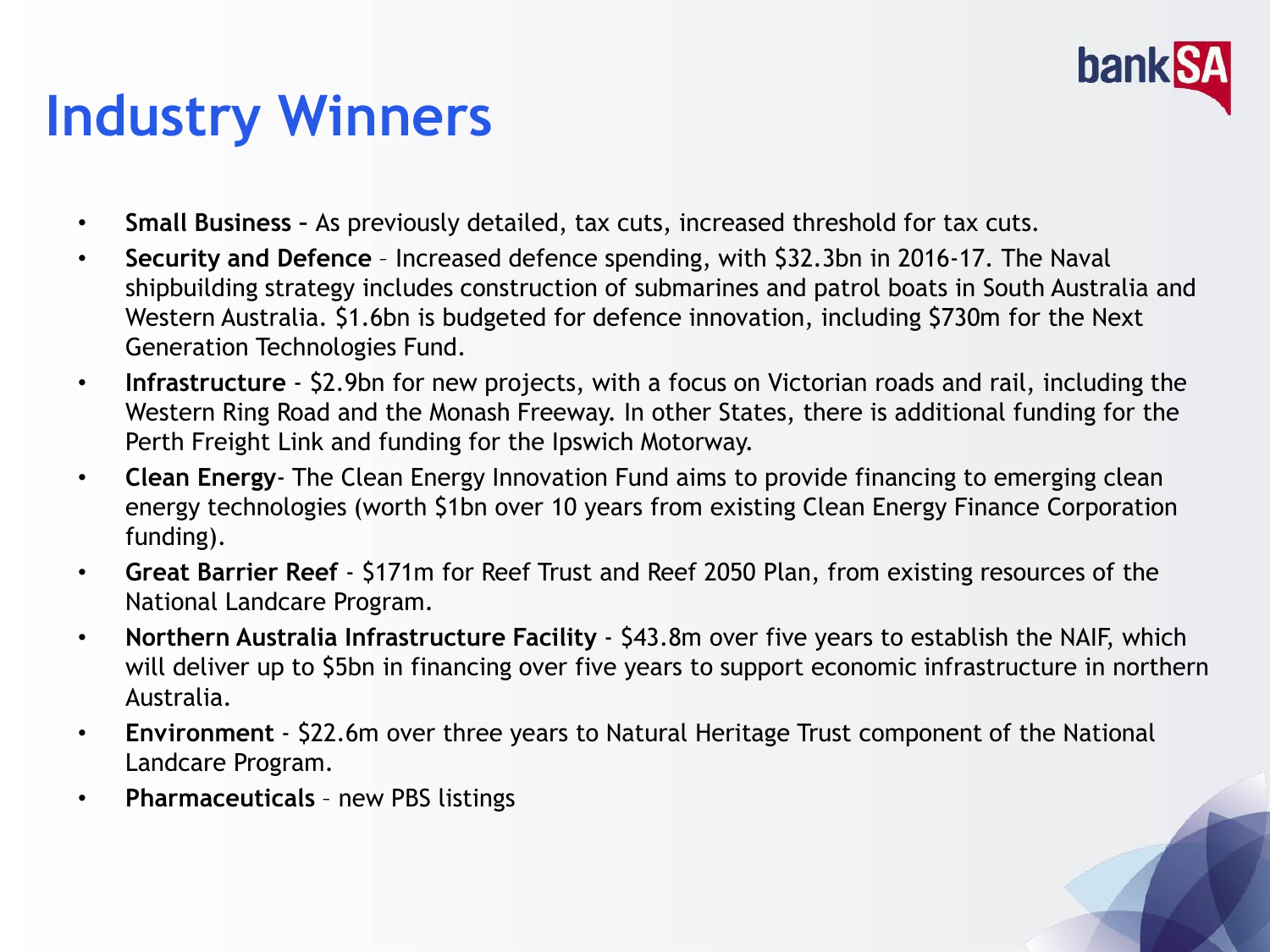

## **Those Losing Out**

- **Tobacco –** Four annual increases of 12.5% per year in the tobacco excise from 2017 until 2020. It is estimated this will raise \$4.7bn in Budget revenue over the next four financial years.
- **Health**  Extending freeze on indexation of Medicare rebates for two more years (saving \$925m).
- **Multinationals** Introduction of diverted profits tax to impose a 40% penalty rate of tax on multinational corporates that attempt to shift their Australian profits offshore to avoid paying tax. It will apply from July 1, 2017 for large global companies with turnover of \$1bn and above.
- **Aged Care**  Changing criteria for how funds are distributed to providers.
- **Training –** The Industry Skills Fund will face cuts of \$247m over 5 years.
- **Universities** Higher Education Reform will be delayed by an additional year, to undergo further consultation.
- **Child Care**  The introduction of the Jobs for Families Package, which includes funding for child care, will be deferred by one year.
- **Online Businesses**  GST will apply to "low-value" goods imported from overseas from companies with Australian turnover of greater than \$75k.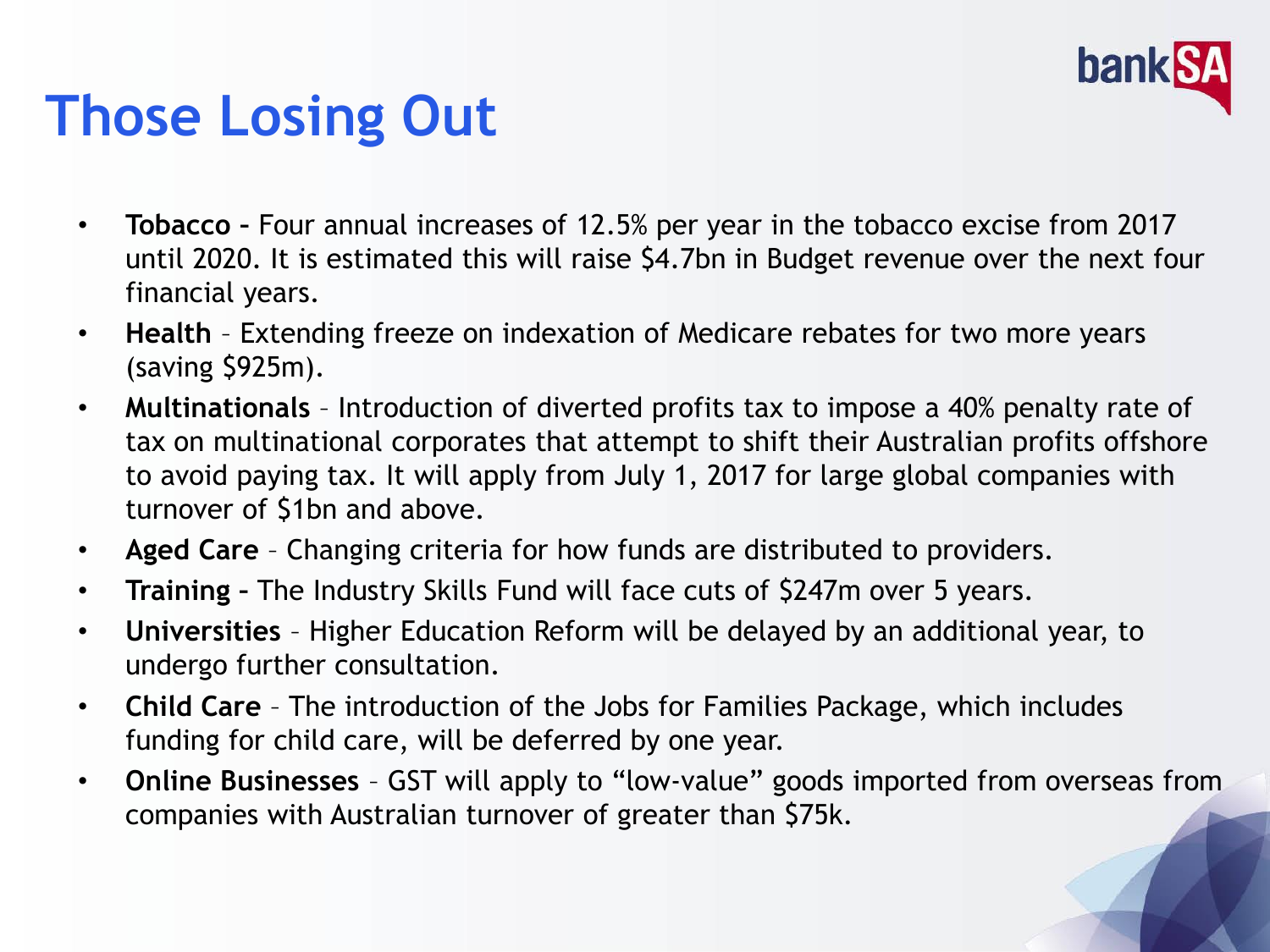

## **The Budget Bottom Line**



- The Government is expecting a deficit of \$37.1bn in 2016-17 after an expected deficit of \$39.9bn in 2015-16.
- It is not a "slash and burn" budget, nor is it a "big spending" budget.
- This means that the Budget is not likely to massively add to nor detract from growth.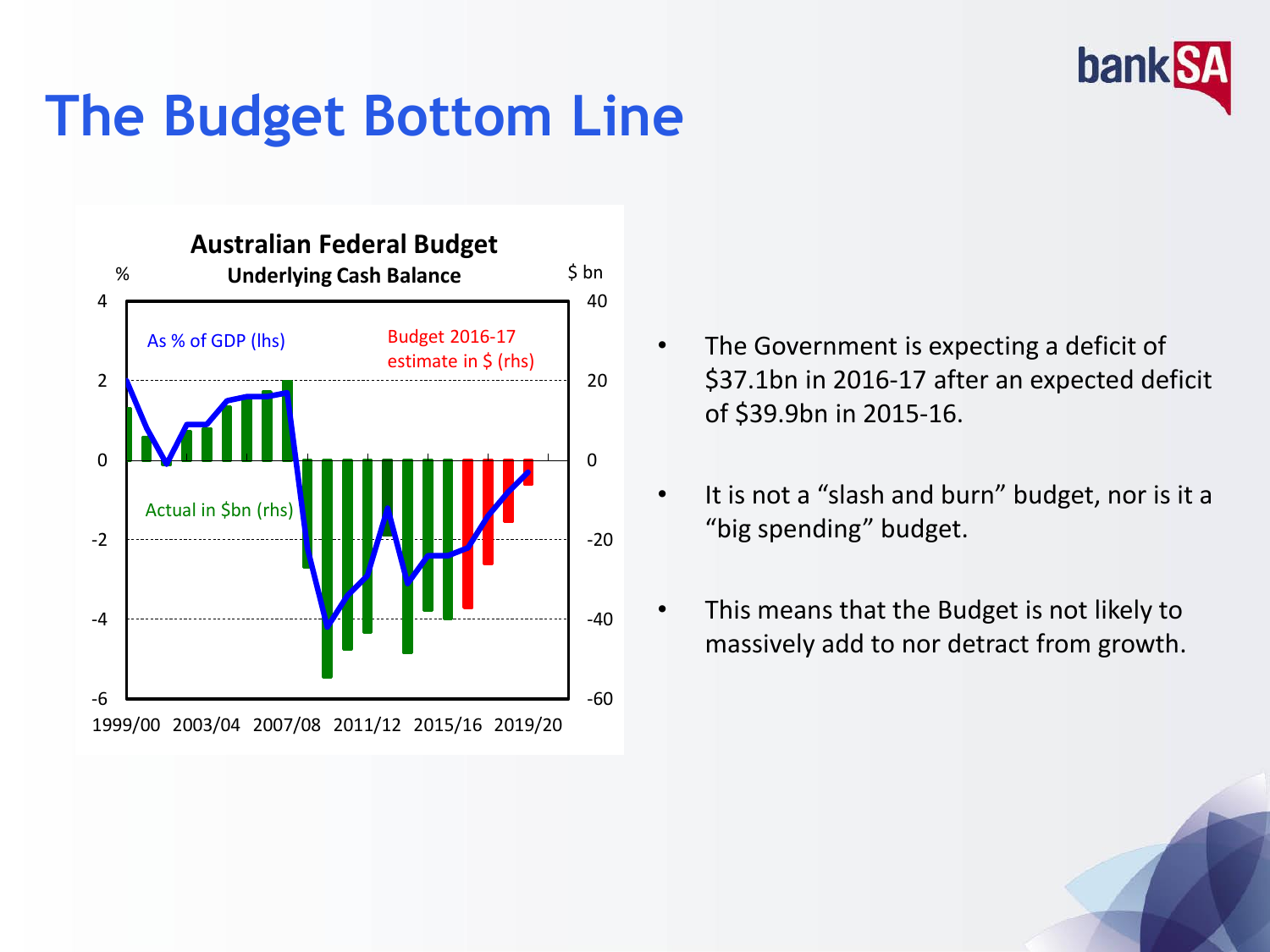## **No need for Urgent Action**



• Net debt is expected to now peak at 19.2% of GDP, which is low by international standards.

banl

• Structural issues in Australia, such as spending priorities and the shape of the taxation system require resolution in the medium-term.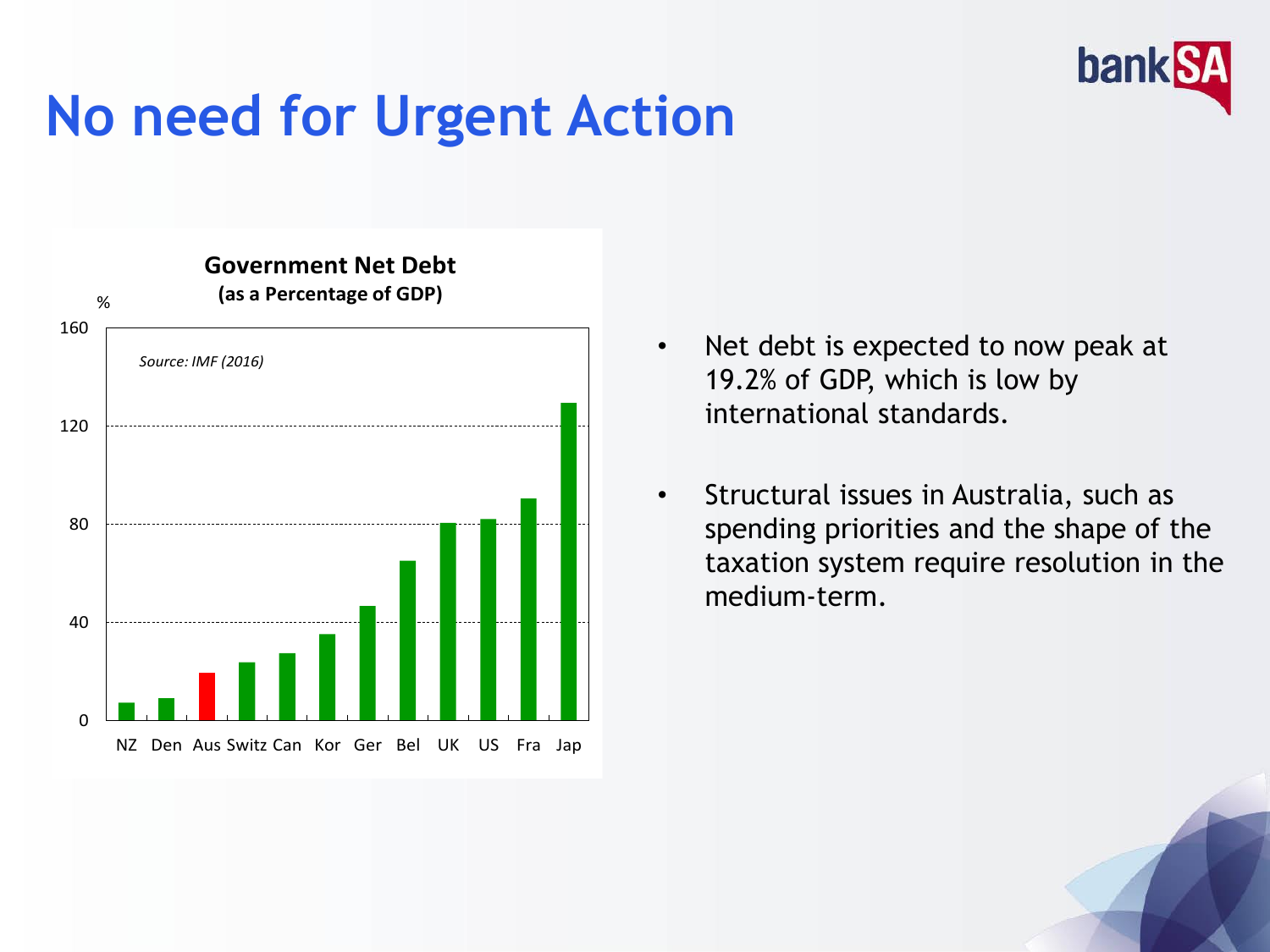

# **But It's a Slippery Slope**

-60 -40 -20 0 20 2012/13 2013/14 2014/15 2015/16 2016/17 **Underlying Cash Balance (\$billions)**  Budgeted Estimate in Prior Year Realised Outcome

Budget estimates have underestimated outcomes in recent years.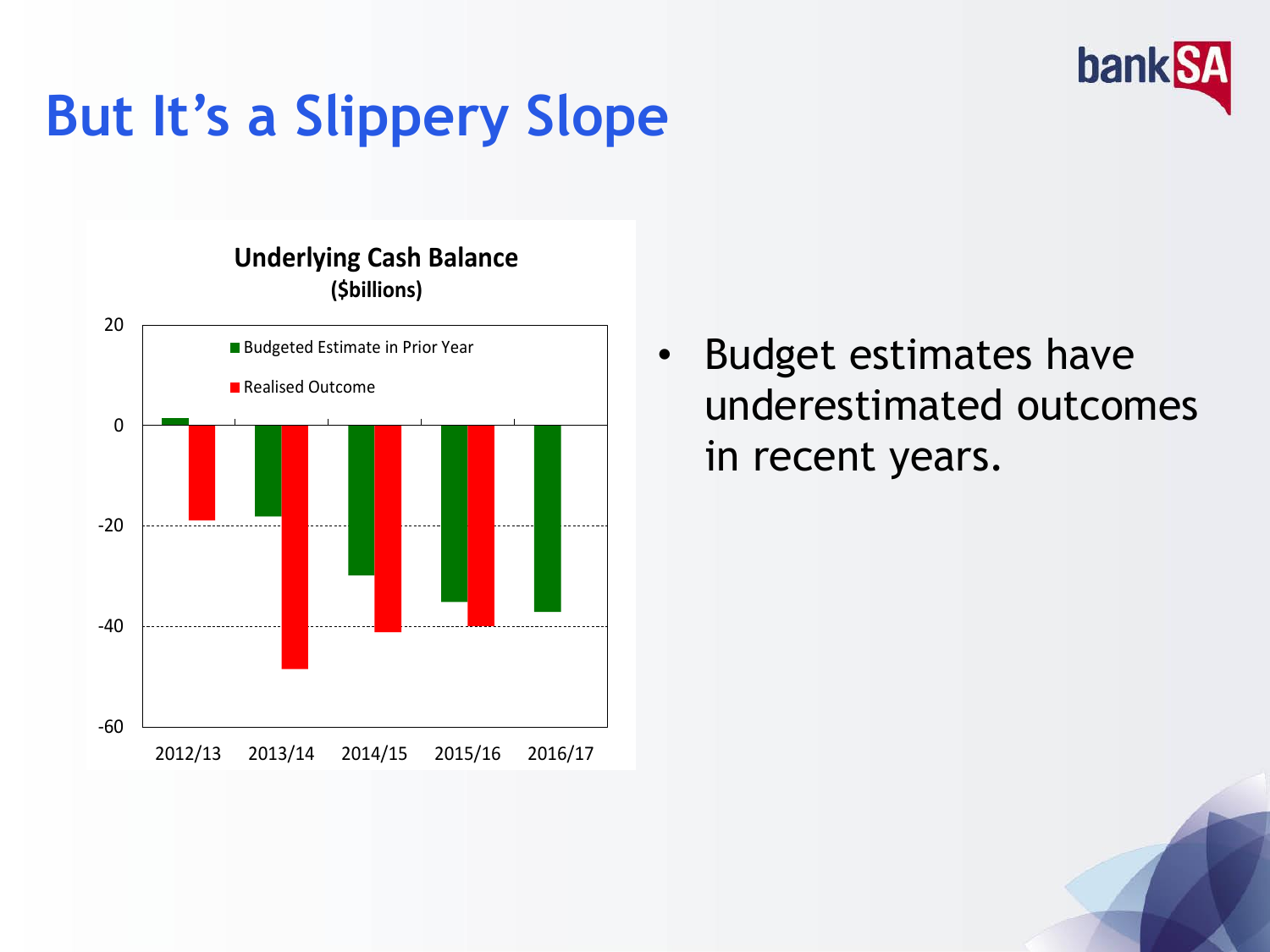

## **It's not just a spending problem**



- In the task of repairing the Budget, revenues should be addressed as well as spending.
- The path to surplus is highly dependent on a pickup in economic growth and incomes.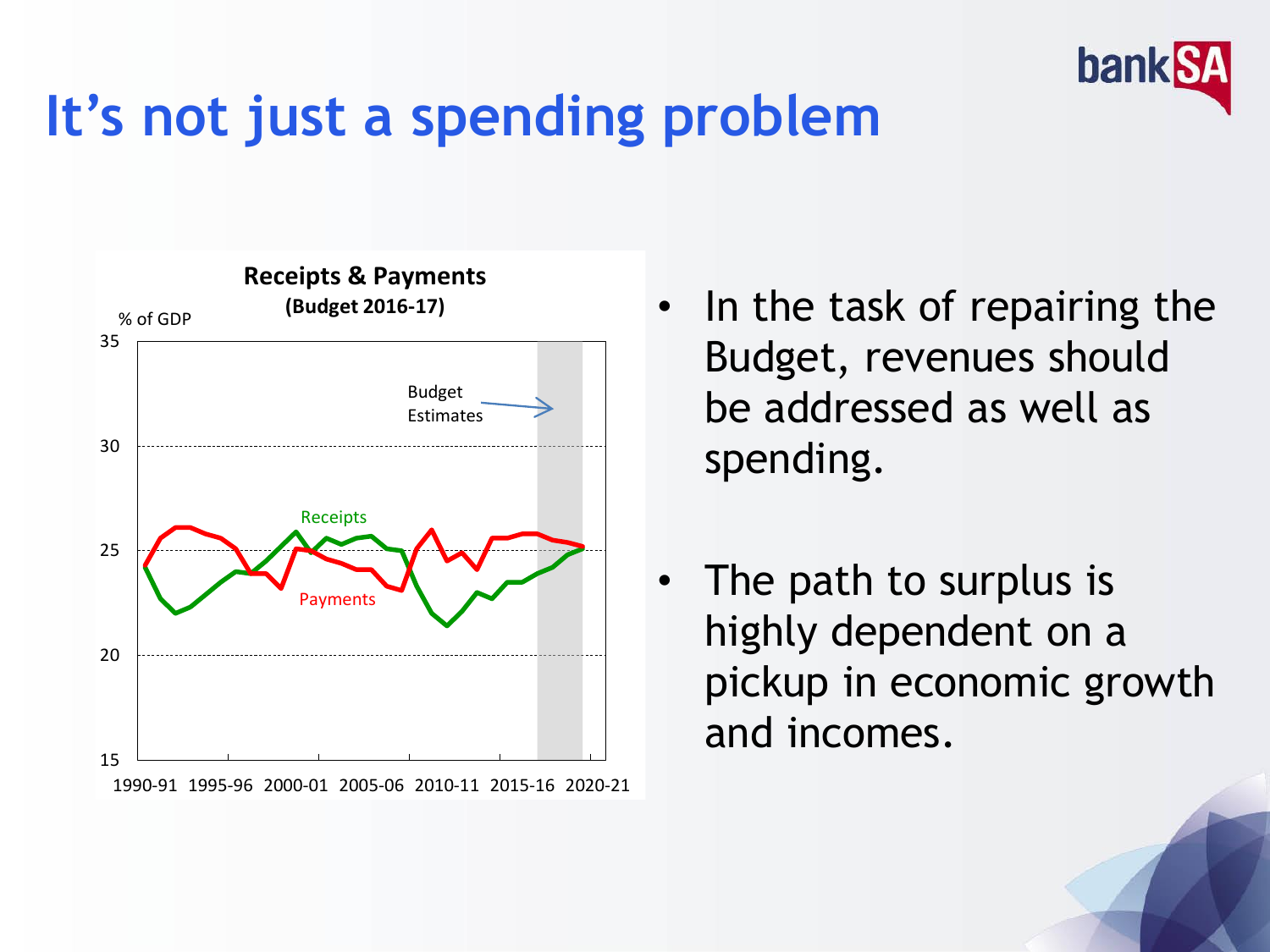

## **It's all about growth**

**GDP Growth Treasury Forecasts (Nominal, %)**



- Nominal growth forecasts in coming years are conservative and plausible.
- However, narrowing the deficit depends on an expected pick up in growth.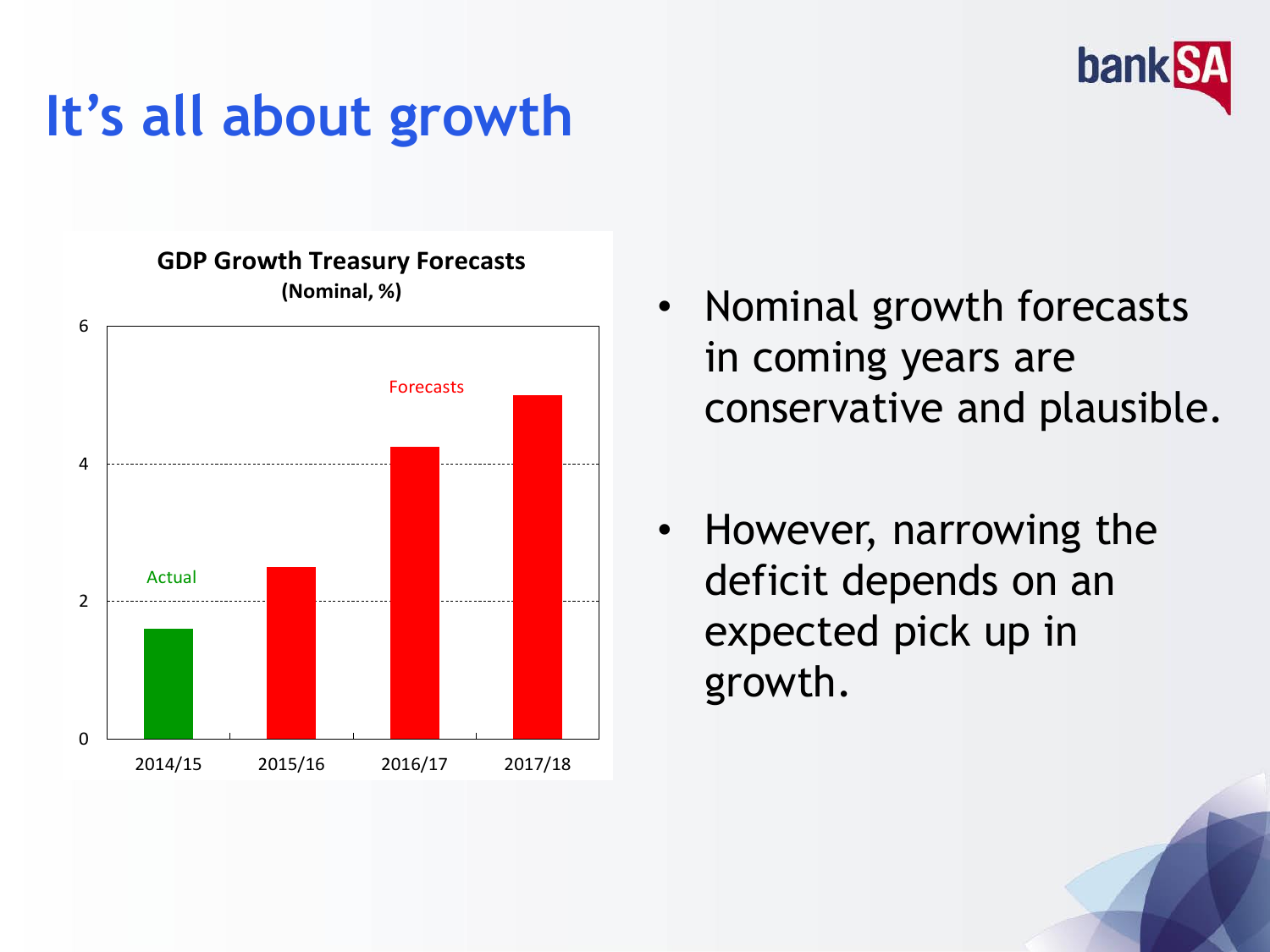#### banl **Confidence – Was the Budget positive?**

- In 2014, confidence was dented following the 2014-15 Budget, a pattern which has been observed in previous Budgets. In 2015, an interest rate cut a week before the Budget boosted sentiment. This year the RBA delivered an interest rate cut on the day of the Budget which supported confidence, particularly among consumers.
- The 2016-17 Budget was not one of rapid repair nor sharp cuts to spending, and has probably not been as detrimental to confidence as past Budgets.
- The upcoming Federal Election on 2 July raises uncertainty regarding the passage of the Budget measures through Parliament. Its outcome is likely to be a longer-term driver of confidence.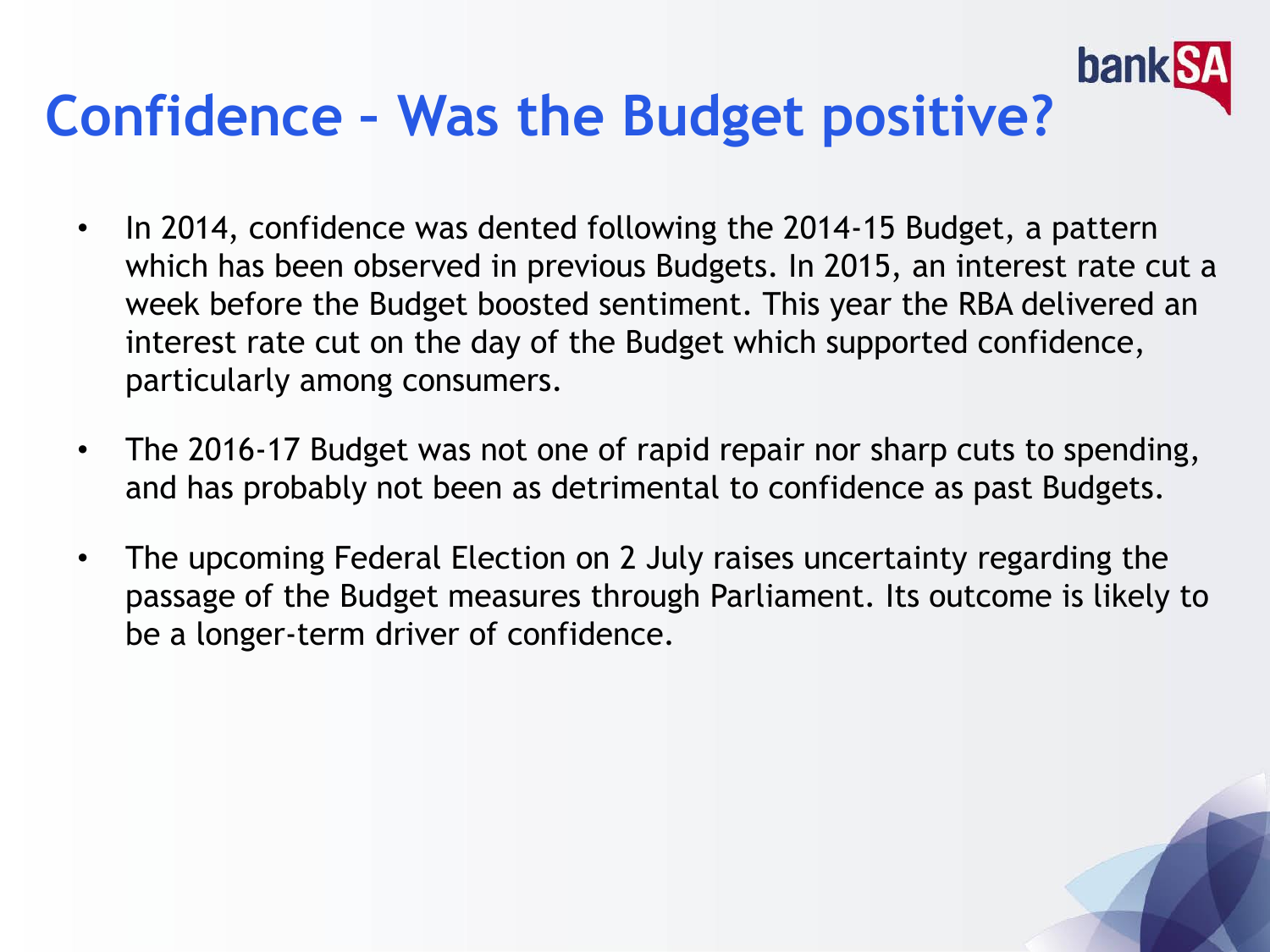## **Consumer Confidence**



#### **Consumer Sentiment Index**

• Westpac-MI consumer confidence jumped 8.5% in May, to a reading above 100 indicating more consumers are optimistic than pessimistic.

**bank** 

This boost to confidence follows an interest rate cut from the RBA and the release of the Federal Budget on the same day, but the details in the survey suggest the interest rate cut played a larger role in the stronger confidence reading.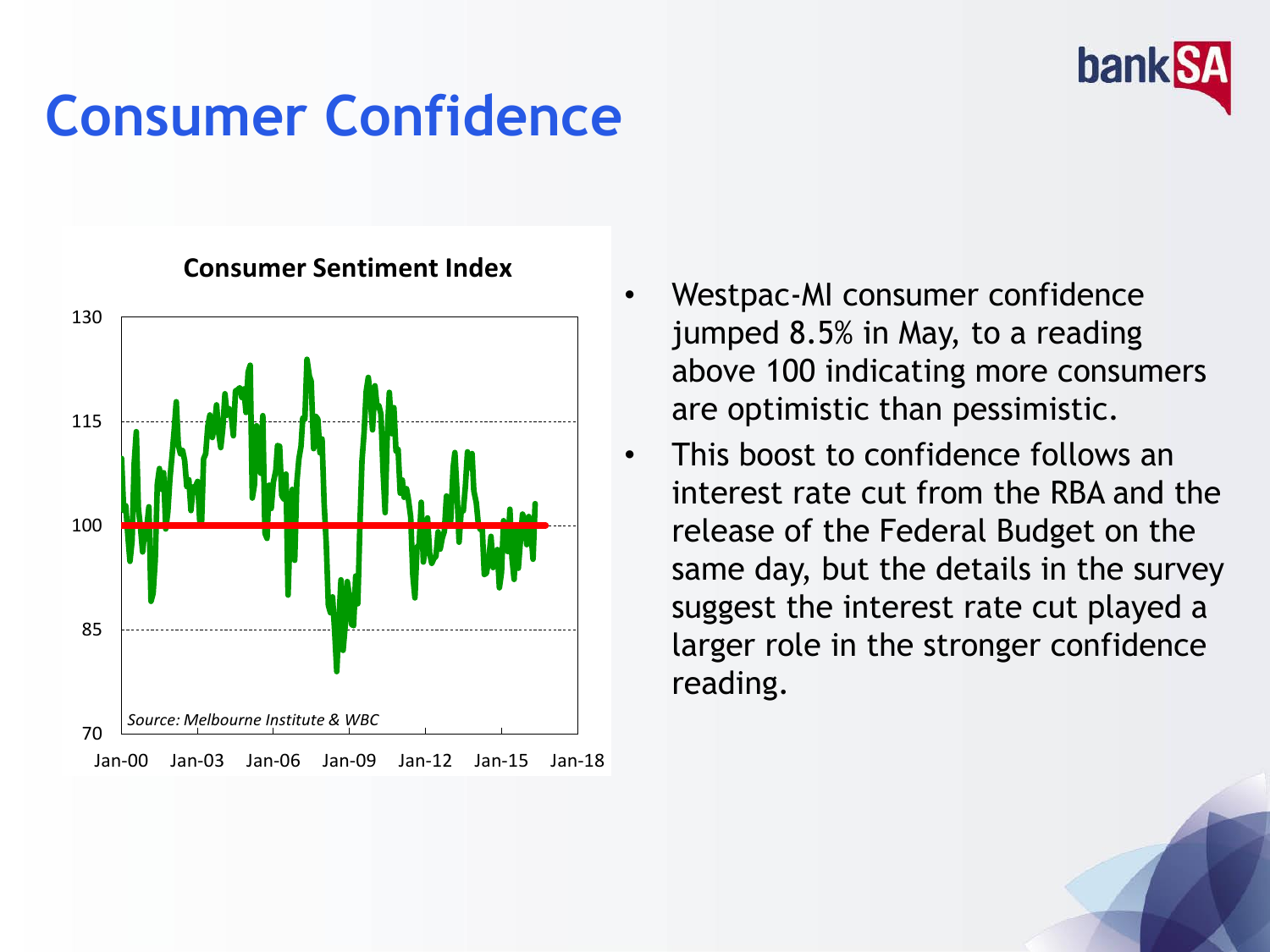

## **Business Confidence**



**Business Confidence**

- We are yet to receive an update on business confidence following the Budget, although anecdotal reports suggest businesses have received the Budget favourably.
- In April, business confidence was at a reading of 5, slightly below its long term average (of 6 points).
- Hopefully the increase in consumer confidence in May can be sustained and will feed through to stronger business confidence.
- Following the previous Budget in 2015, NAB business confidence improved, rising from 3 to a reading of 8 in May.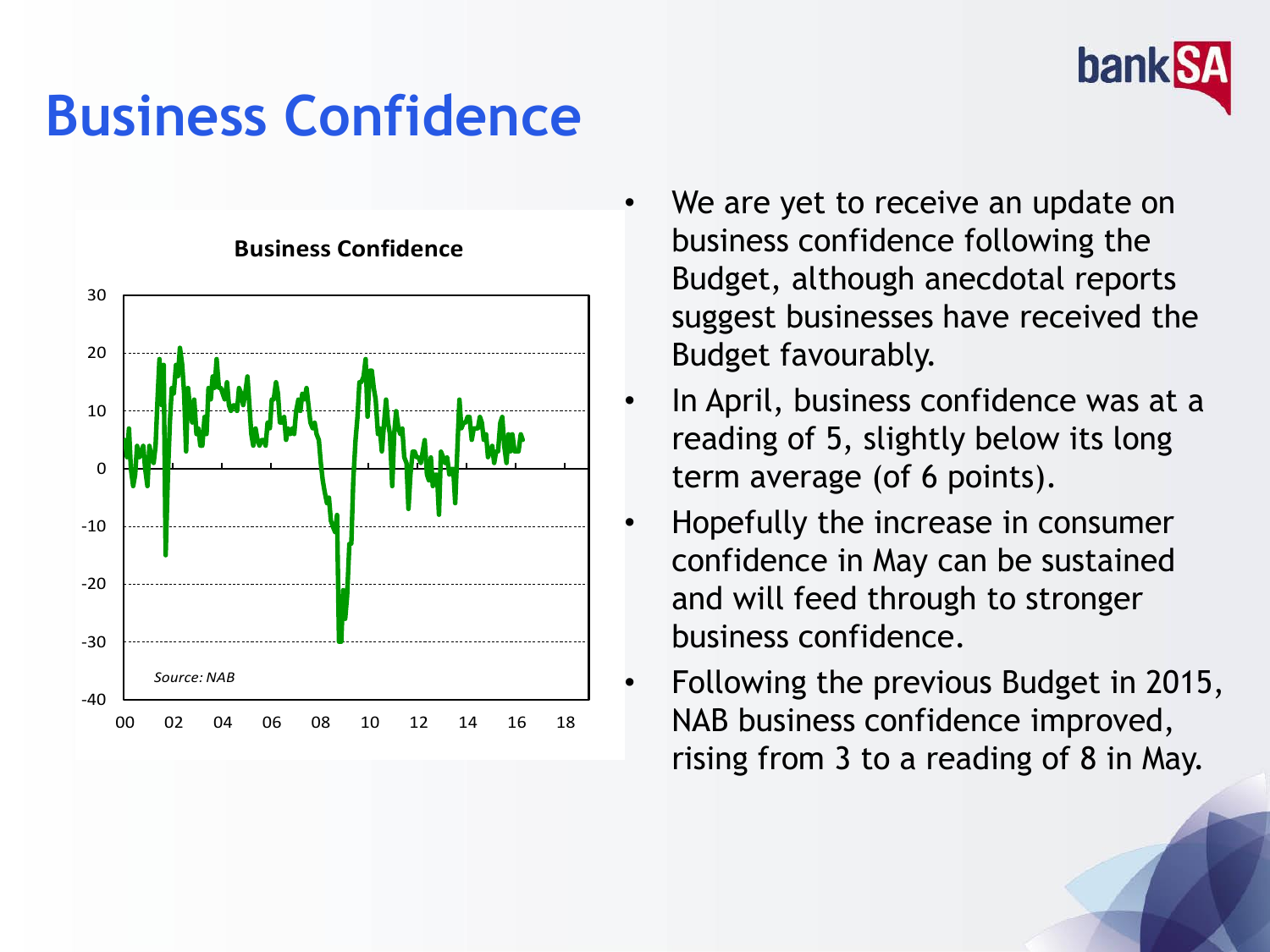

### **Implications for Interest Rates**



- We see limited impact from the Budget on the outlook for official interest rates.
- The outlook continues to be for economic growth around trend over much of 2016. Inflation is currently below the RBA's inflation target band.
- Following an interest rate cut of 25 basis points in May this year (on Budget day), we expect the RBA will cut interest rates again in August.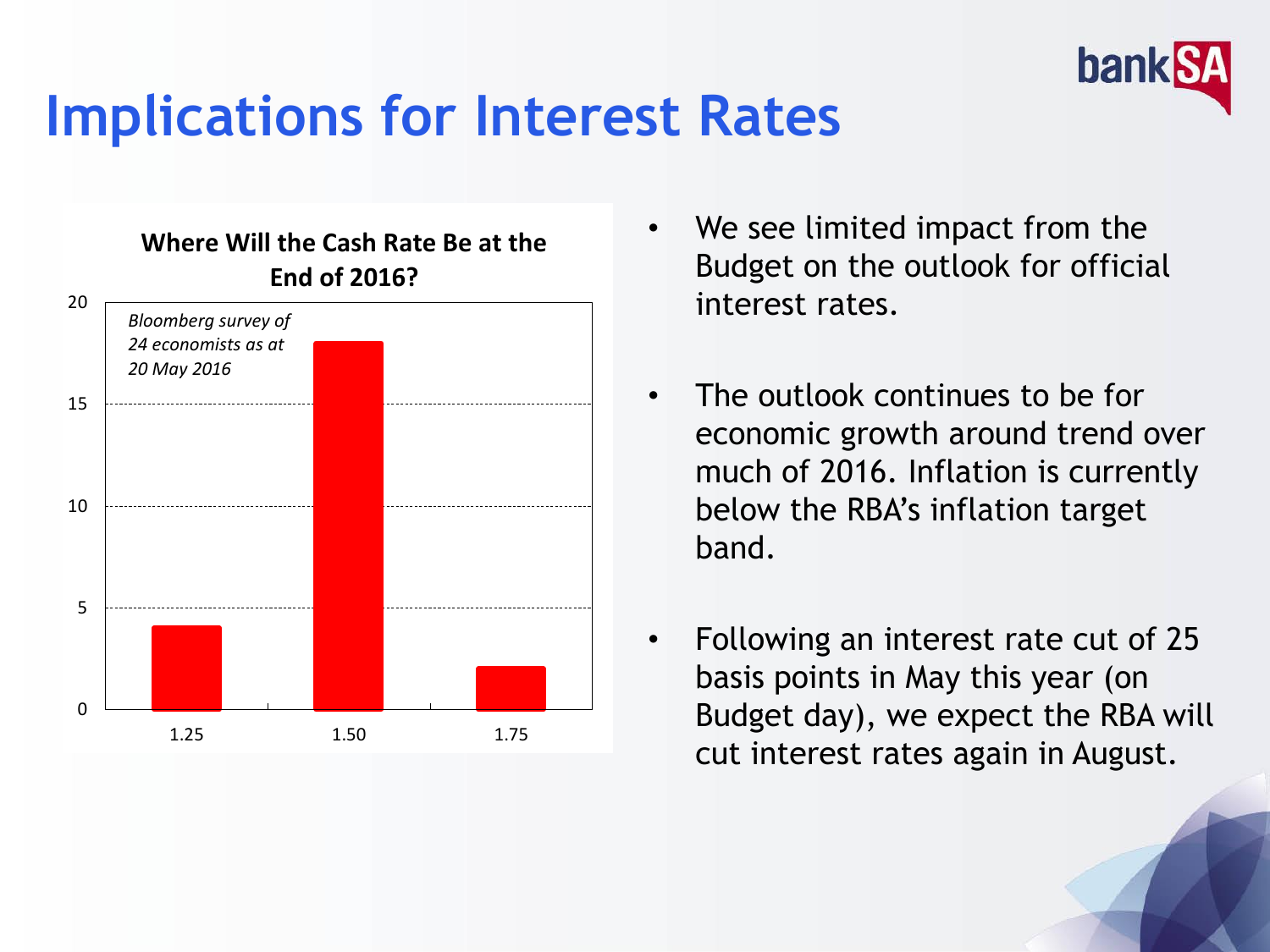

## **Long-Run Issues Remain**

- Ideally, the Budget should be in balance over the long-run. The Budget is now forecast to return to surplus in 2020, if the projections are to be believed.
- The sustainability of public finances with an ageing population is a key longterm issue.
- The 2016-17 Budget plots a course towards a surplus that relies upon economic growth rather than true Budget repair. It did not really tackle the tough structural issues that were promised when talk of tax reform was in the air.
- In its Pre-election Economic and Fiscal Outlook (PEFO) on May 20<sup>th</sup>, Treasury indicated that revenue will need to rise as a share of GDP if a budget surplus of one percent is to be achieved by 2026.
- This Budget does not risk Australia's AAA credit rating. Following the Budget, Moody's credit rating agency reaffirmed Australia's credit rating.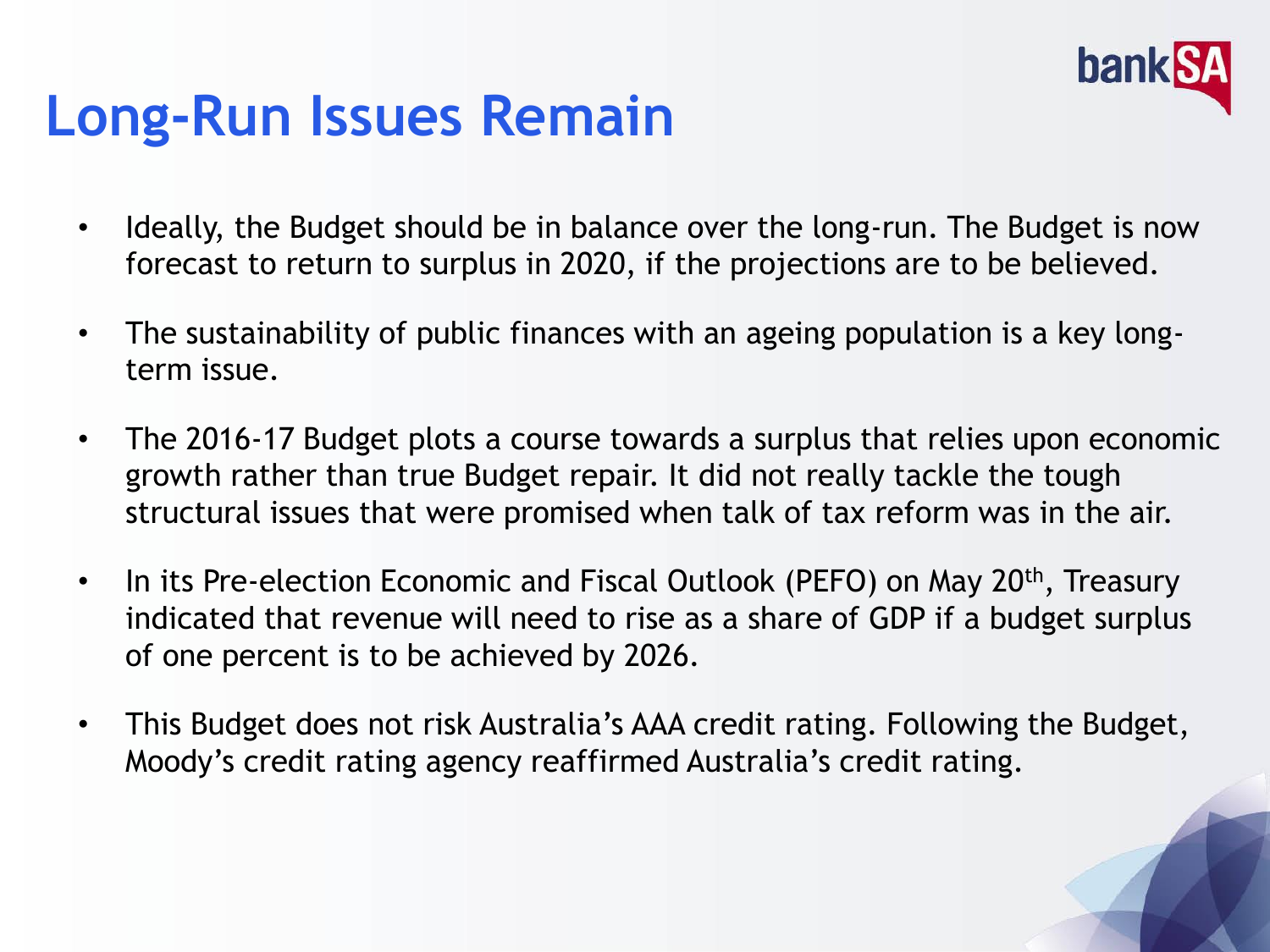

## **Election Ahead**

- Prime Minister Turnbull has called an election for 2 July 2016, triggering an eight-week campaign.
- It is a double dissolution election, meaning all the seats in the House of Representatives and Senate will be contested.
- Tax cuts are a focus of the campaign. The Turnbull Liberal-National coalition Budget promises cut tax rates for companies and higher-income earners. The Shorten Labor Party is promising to remove negative gearing for established houses and to halve the capital gains tax discount.
- The latest national opinion poll from Fairfax/Ipsos indicates the Coalition has 51 per cent and Labor, 49 percent, on a two-party preferred basis.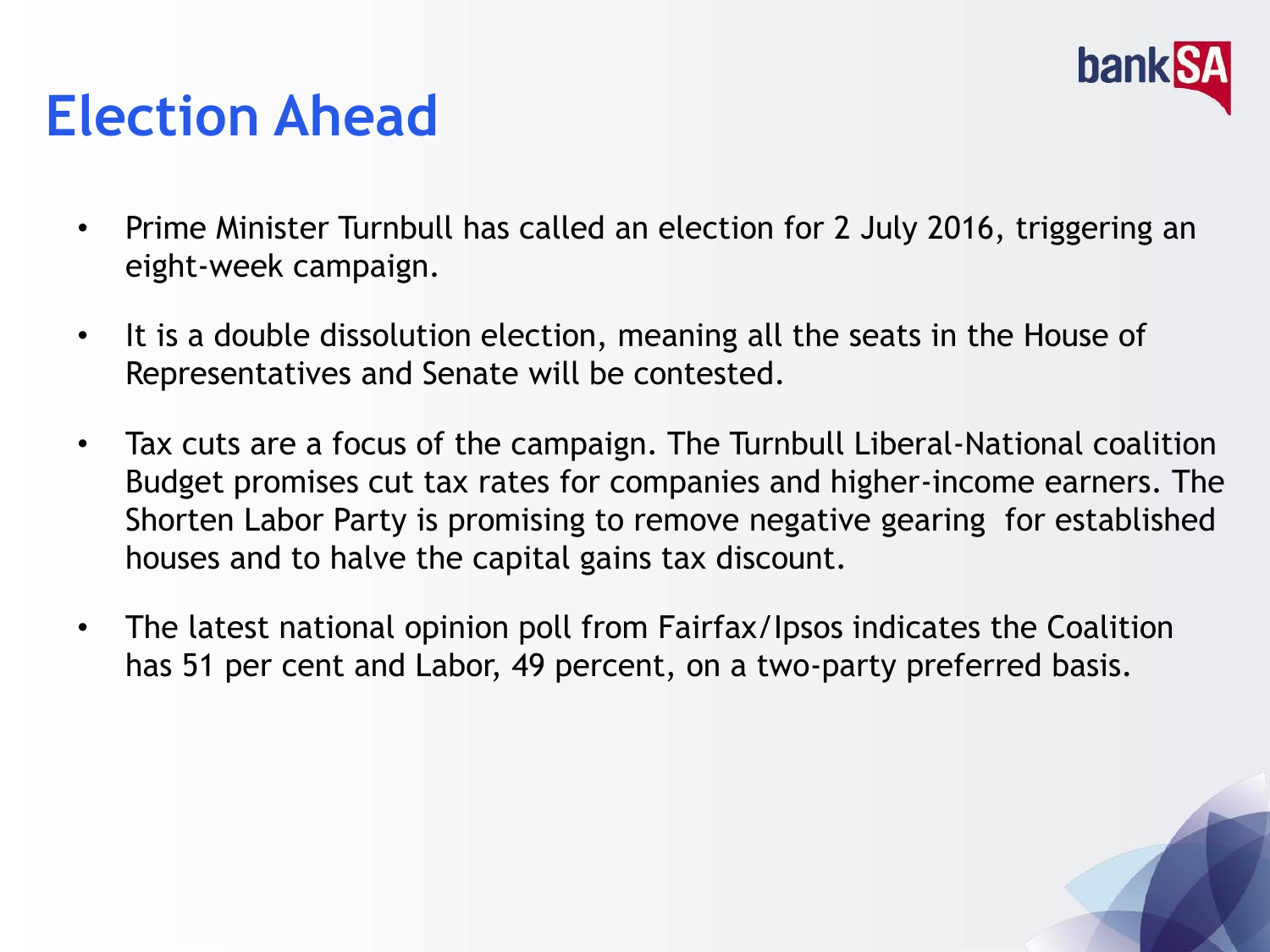

#### **Disclaimer**

The information contained in this report (the Information) is provided for, and is only to be used by, persons in Australia. The information may not comply with the laws of another jurisdiction. The Information is general in nature and does not take into account the particular investment objectives or financial situation of any potential reader. It does not constitute, and should not be relied on as, financial or investment advice or recommendations (expressed or implied) and is not an invitation to take up securities or other financial products or services. No decision should be made on the basis of the Information without first seeking expert financial advice. For persons with whom BankSA has a contract to supply Information, the supply of the Information is made under that contract and BankSA's agreed terms of supply apply. BankSA does not represent or guarantee that the Information is accurate or free from errors or omissions and BankSA disclaims any duty of care in relation to the Information and liability for any reliance on investment decisions made using the Information. The Information is subject to change. Terms, conditions and any fees apply to BankSA products and details are available. BankSA or its officers, agents or employees (including persons involved in preparation of the Information) may have financial interests in the markets discussed in the Information. BankSA owns copyright in the Information unless otherwise indicated. The Information should not be reproduced, distributed, linked or transmitted without the written consent of BankSA.